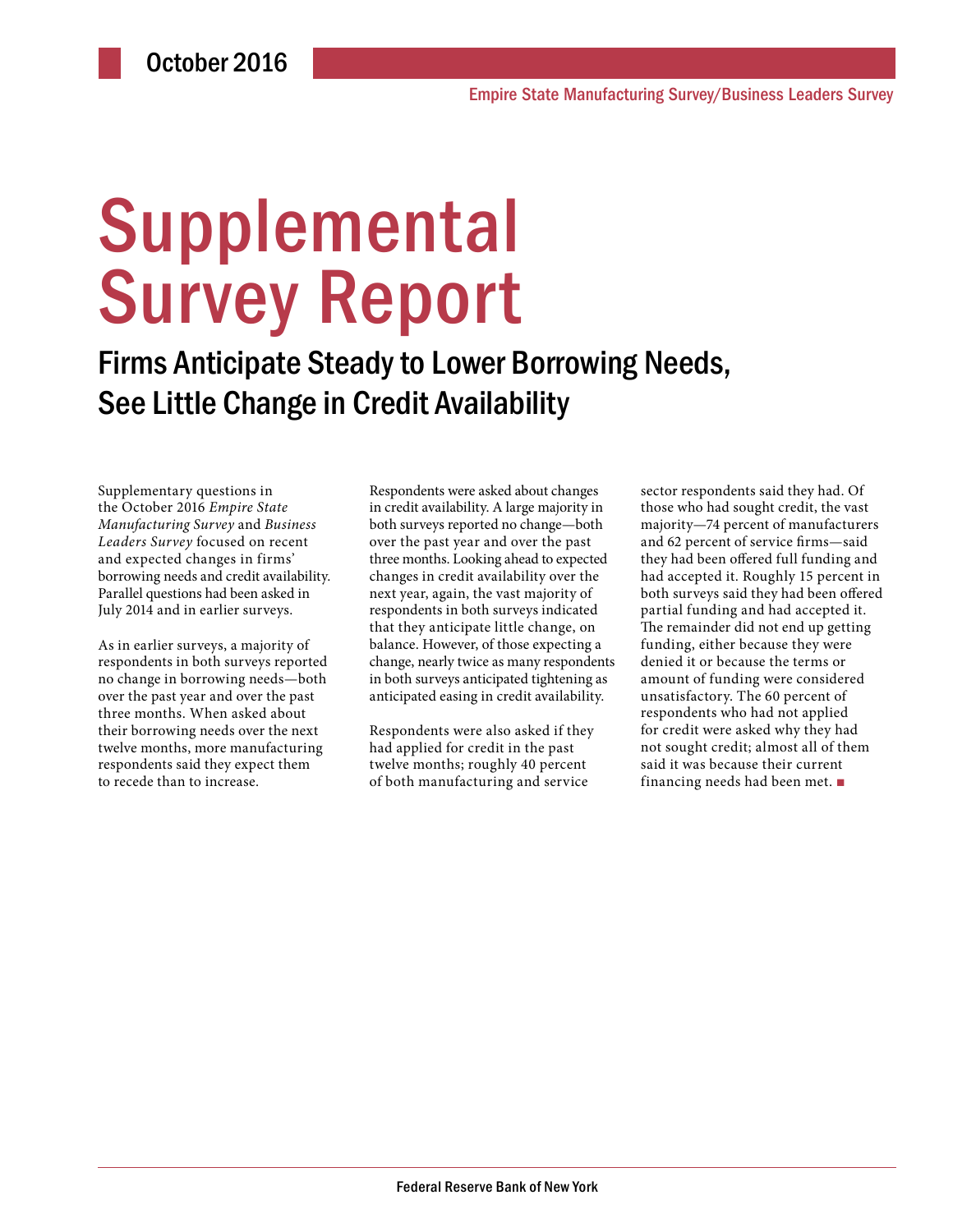## Supplemental Survey Report, continued

#### QUESTION 1

**How do your current borrowing needs compare with those three months earlier? Twelve months earlier? How do you expect them to change over the next twelve months?** 

|                                          | October 2016 Survey              |      |                   | July 2014 Survey                 |      |                   |
|------------------------------------------|----------------------------------|------|-------------------|----------------------------------|------|-------------------|
|                                          | <b>Percentage of Respondents</b> |      |                   | <b>Percentage of Respondents</b> |      |                   |
| <b>Empire State Manufacturing Survey</b> | <b>Lower Now</b>                 | Same | <b>Higher Now</b> | <b>Lower Now</b>                 | Same | <b>Higher Now</b> |
| Now compared with 3 months earlier       | 20.2                             | 64.4 | 15.4              | 16.1                             | 65.5 | 18.4              |
| Now compared with 12 months earlier      | 25.5                             | 51.9 | 22.6              | 25.3                             | 52.9 | 21.8              |
| Over the next 12 months                  | 23.8                             | 63.4 | 12.9              | 18.5                             | 60.5 | 21.0              |
| <b>Business Leaders Survey</b>           |                                  |      |                   |                                  |      |                   |
| Now compared with 3 months earlier       | 13.7                             | 71.2 | 15.1              | 9.6                              | 68.8 | 21.6              |
| Now compared with 12 months earlier      | 15.2                             | 65.9 | 18.8              | 14.5                             | 61.3 | 24.2              |
| Over the next 12 months                  | 20.3                             | 58.6 | 21.1              | 10.0                             | 60.8 | 29.2              |

#### QUESTION 2

**How has credit availability changed over the past three months? Past twelve months? How do you expect it to change over the next twelve months?** 

|                                          | October 2016 Survey              |      |                   | July 2014 Survey                 |      |                   |
|------------------------------------------|----------------------------------|------|-------------------|----------------------------------|------|-------------------|
|                                          | <b>Percentage of Respondents</b> |      |                   | <b>Percentage of Respondents</b> |      |                   |
| <b>Empire State Manufacturing Survey</b> | <b>Lower Now</b>                 | Same | <b>Higher Now</b> | <b>Lower Now</b>                 | Same | <b>Higher Now</b> |
| Over the past 3 months                   | 9.4                              | 83.0 | 7.5               | 7.0                              | 84.9 | 8.1               |
| Over the past 12 months                  | 10.5                             | 81.9 | 7.6               | 8.1                              | 83.7 | 8.1               |
| Over the next 12 months                  | 8.6                              | 75.2 | 16.2              | 7.3                              | 80.5 | 12.2              |
| <b>Business Leaders Survey</b>           |                                  |      |                   |                                  |      |                   |
| Now compared with 3 months earlier       | 9.3                              | 77.1 | 13.6              | 11.8                             | 81.9 | 6.3               |
| Now compared with 12 months earlier      | 12.9                             | 72.1 | 15.0              | 12.0                             | 75.2 | 12.8              |
| Over the next 12 months                  | 10.9                             | 69.3 | 19.7              | 20.2                             | 61.3 | 18.5              |